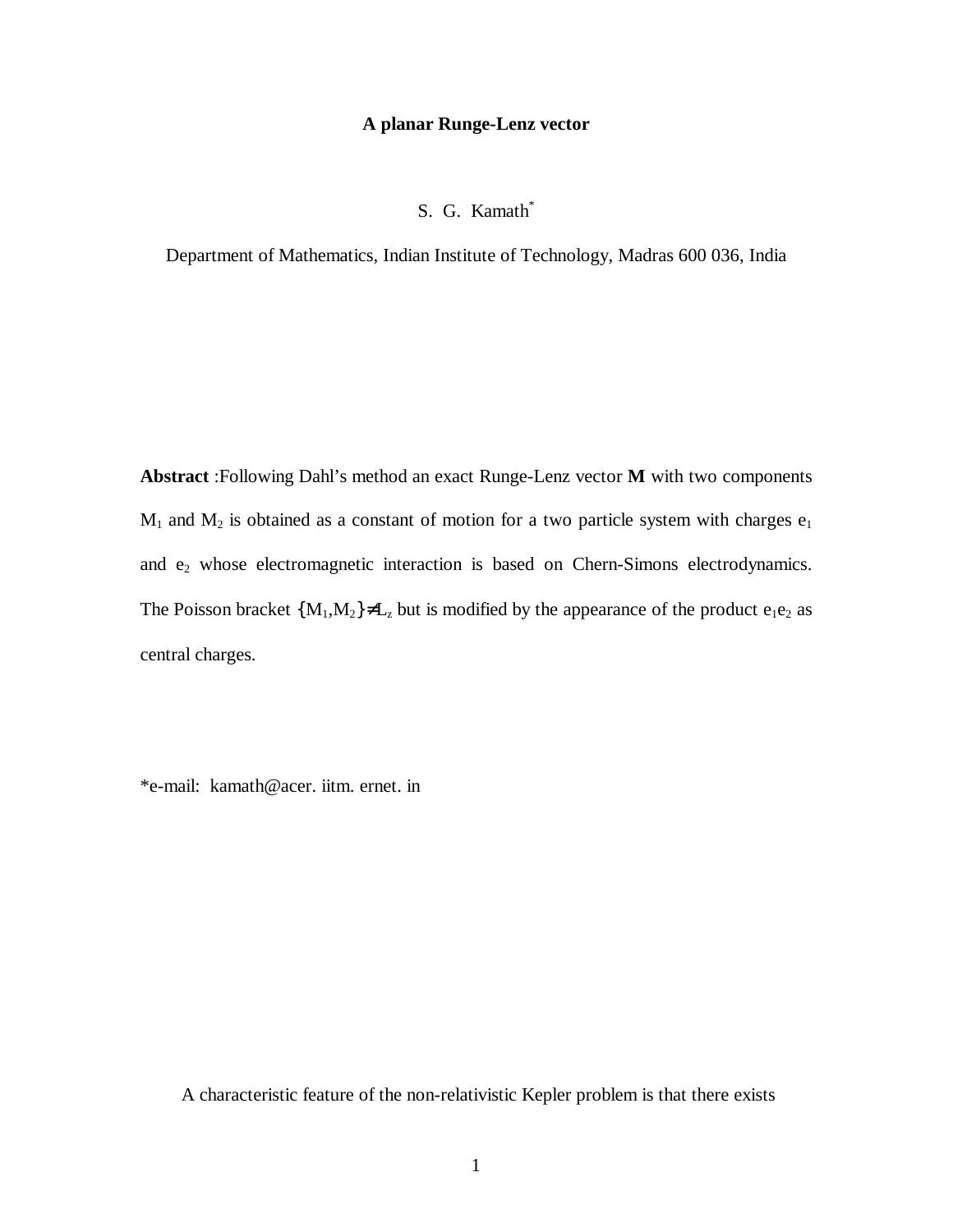apart from the conservation of energy(E) and the angular momentum vector (**L)** another conserved quantity ,namely the Runge-Lenz vector (**A**). A textbook <sup>1</sup>derivation of **A** begins with the equation of motion of a mass m under the central force  $\vec{F}$  = *r f( ) r r* **,**

namely, 
$$
\frac{dp}{dt} = f(r)\frac{r}{r}
$$
, leading to  

$$
\frac{d}{dt}(p \times L) = -mf(r)r^2 \frac{d}{dt} \left(\frac{r}{r}\right)
$$
(1)

as *d dt L*  $= 0$ . With  $r^2 f(r) = a$  constant(say - k), implying thereby an inverse square law of

force, eq. (1) immediately yields  $A = p x L$ *r*  $= p x L - mk$ *r* ; this is the Runge -Lenz vector. With the definition  $K = \left(-2mE\right)^{1/2} A$ , one easily obtains the Poisson bracket relations

$$
\{K, E\} = 0, \{L, E\} = 0, \{L_i, L_j\} = \varepsilon_{ijk} L_k, \{L_i, K_j\} = \varepsilon_{ijk} K_k, \{K_i, K_j\} = \varepsilon_{ijk} L_k
$$
 (2)

Thus there exists an internal symmetry associated with the non-relativistic Kepler problem with the invariance group being isomorphic to the 4-dimensional rotation group  $O_4$ . Until recently,the presence of this internal symmetry had not been tied to a generally accepted invariance principle. In other words,the phenomenological derivation implied in eq. (1) begs the question of whether the Runge-Lenz vector has a deeper physical origin. Specifically, the question is if there is a space-time transformation,the invariance of the Lagrangian for the Kepler problem under which directly leads to the conservation of **A**.

An affirmative answer to this question was recently obtained by Dahl $<sup>2</sup>$  by regarding the</sup> Kepler problem as the zero-order description of a relativistic two-body problem;or,as emphasized by Dahl<sup>2</sup>, it is absolutely necessary to investigate the relativistic two-body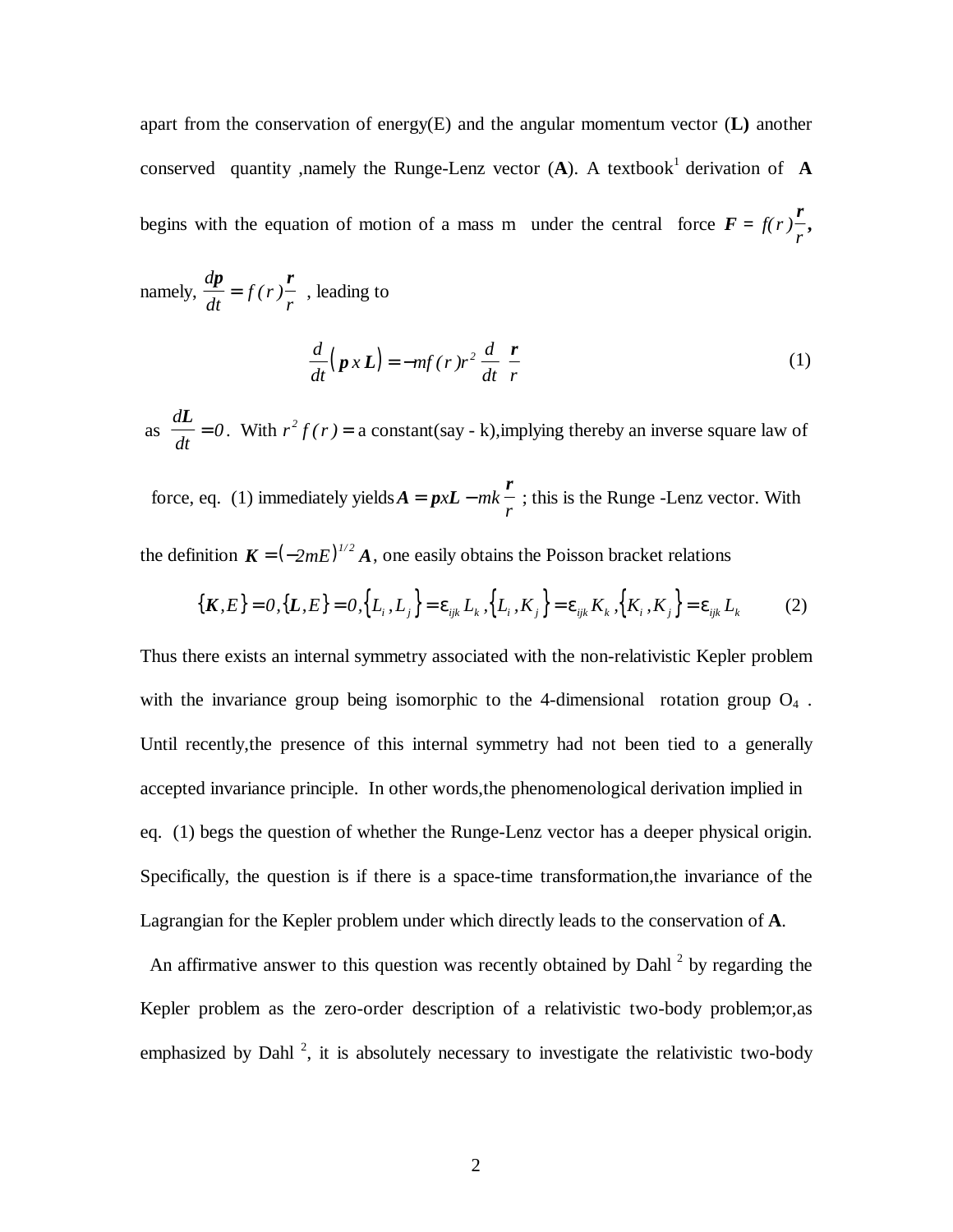problem in order to discover the connection between the dynamical symmetry of the nonrelativistic Kepler problem and special relativity.

Of special relevance to this paper is the fact  $3$  that for the Kepler problem the angular momentum vector  $\mathbf{L} = \mathbf{r} \times \mathbf{p}$  is conserved so that  $\mathbf{r} \cdot \mathbf{L} = 0$ . Thus **r** always lies in a plane 4 whose normal is parallel to **L**. Since the motion of the particle is planar because of symmetry considerations it is appropriate to ask: Suppose the motion of the particle was de facto planar and not due to symmetry considerations as in the case of motion under a central force, could one still obtain a Runge-Lenz vector that is conserved in this  $2+1$ dimensional case? Happily, we derive in this paper following Dahl's method  $2$  a bonafide Runge-Lenz vector (see eq. (23) below)associated with the relativistic Lagrangian with Chern-Simons interactions  $5-7$  for a two-particle system consisting of masses m<sub>1</sub> and m<sub>2</sub> with charges  $e_1$  and  $e_2$  respectively, given by

$$
L = -m_1 c^2 \left( I - \frac{|\dot{x}_1|^2}{c^2} \right)^{1/2} - m_2 c^2 \left( I - \frac{|\dot{x}_2|^2}{c^2} \right)^{1/2} - \frac{e_1 e_2}{\pi c} \frac{k \cdot r \cdot \dot{r}}{|r|^2}
$$
(3)

with  $\mathbf{r} = \mathbf{x}_1 - \mathbf{x}_2$ ,  $\mathbf{x}_1$  (and  $\mathbf{x}_1$ ) and  $\mathbf{x}_2$  (and  $\mathbf{x}_2$ ) being the position (and velocity) vectors of the masses  $m_1$  and  $m_2$  and **k** a fictitious unit vector orthogonal to the plane of  $\mathbf{x}_1$  and  $\mathbf{x}_2$ . It is easy to obtain (3) starting with the electromagnetic potentials  $A^{\mu}(\mathbf{x},t)$ ,  $\mu = 0,1,2$  for Chern-Simons electrodynamics in the radiation gauge with  $\nabla \cdot \mathbf{A} = 0$  , namely,

$$
A^{0}(x,t) = \frac{e}{2\pi c} \frac{(x - R(t))x\ddot{R}(t).k}{|x - R(t)|^{2}}
$$
(4a)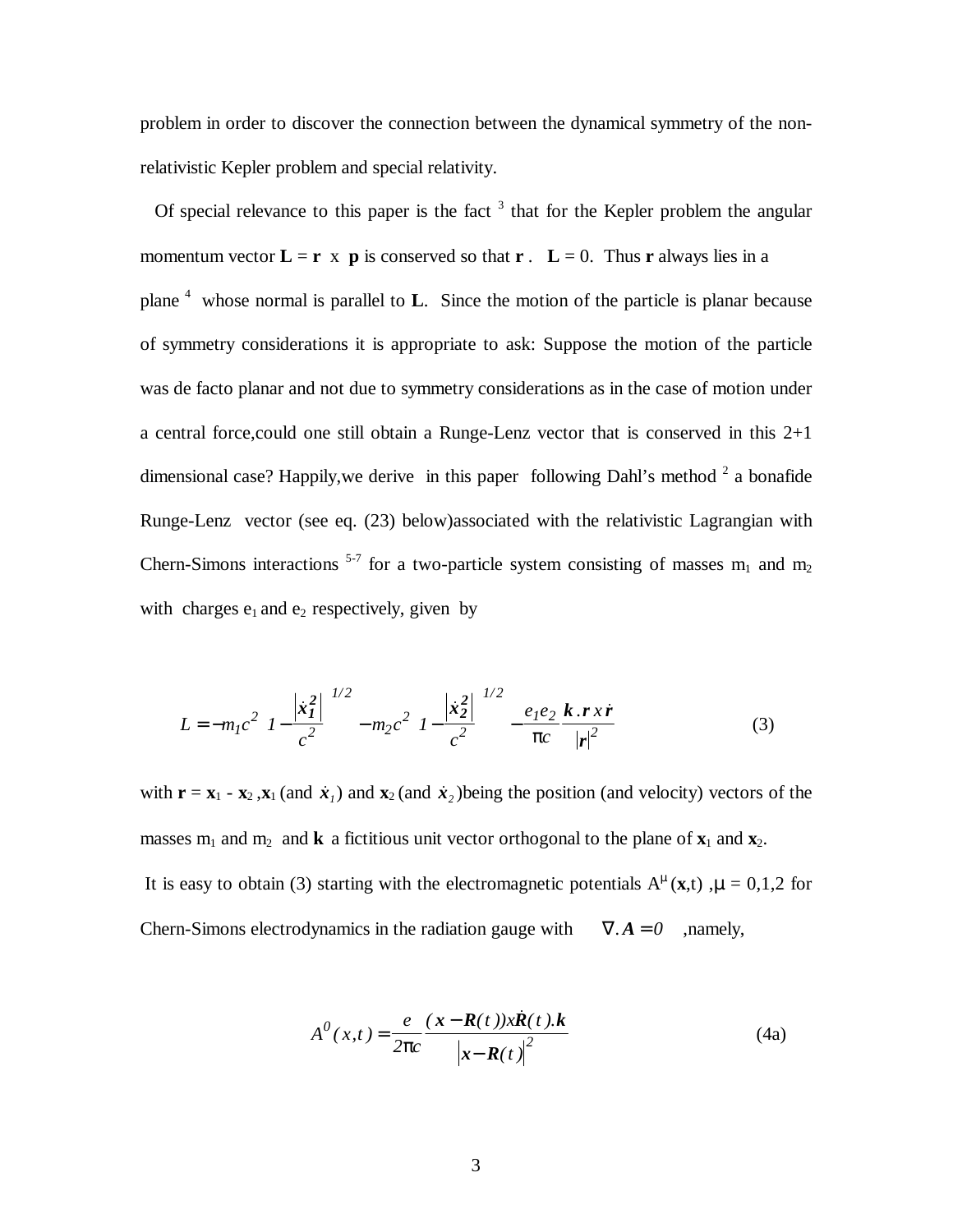$$
A(x,t) = \frac{e}{2\pi} \frac{(x - R(t))xk}{|x - R(t)|^2}
$$
 (4b)

the charge e being located at **R** (t) .Needless to say so, eqs.(4) are the  $2 + 1$  dimensional counterparts of the corresponding  $3 + 1$  dimensional  $A^{\mu}$  (**x**, t) given by eqs.(26.19) and  $(26.20)$  in Fock  $<sup>8</sup>$  for example.</sup>

> Under an infinitesmal Lorentz transformation given by  $\delta x = -v$ *v x*  $=-vt+\frac{1}{2}x$ *c .*  $\frac{1}{2}$  *x* , it

is simple to check that the change in the Lagrangian L which is defined by

$$
\delta L = \frac{\partial L}{\partial x_1} . \delta x_1 + \frac{\partial L}{\partial x_2} . \delta x_2 + \frac{\partial L}{\partial x_1} . \delta x_1 + \frac{\partial L}{\partial x_2} . \delta x_2
$$

$$
= \frac{d}{dt} \left( -m_1 x_1 . \nu \gamma_1 - m_2 x_2 . \nu \gamma_2 + \frac{e_1 e_2}{\pi c} \frac{k . \delta r x r}{|r|^2} \right) \tag{5}
$$

without the use of the equations of motion for the two masses  $m_1$  and  $m_2$ . Here  $\gamma_1$  and  $\gamma_2$ 

are given by 
$$
\left(1 - \frac{|\dot{x}_1|^2}{c^2}\right)^{\frac{1}{2}}
$$
 and  $\left(1 - \frac{|\dot{x}_2|^2}{c^2}\right)^{\frac{1}{2}}$  respectively. Since  $\delta L$  works out to a total

differential in (5) without the use of the equations of motion, it is clear that the action  $S = \int dt L$  is unaffected by the transformation from  $x \to x + \delta x$  thus making the Lagrangian (3) Lorentz invariant .

The constant of motion is now obtained by using the equations of motion for  $m_1$ and  $m_2$  to rewrite the first equality in (5) as

$$
\delta L = \frac{d}{dt} \left( \frac{\partial L}{\partial \dot{x}_1} . \delta x_1 + \frac{\partial L}{\partial \dot{x}_2} . \delta x_2 \right)
$$
 (6)

From the second equality in (5) and (6) one thus obtains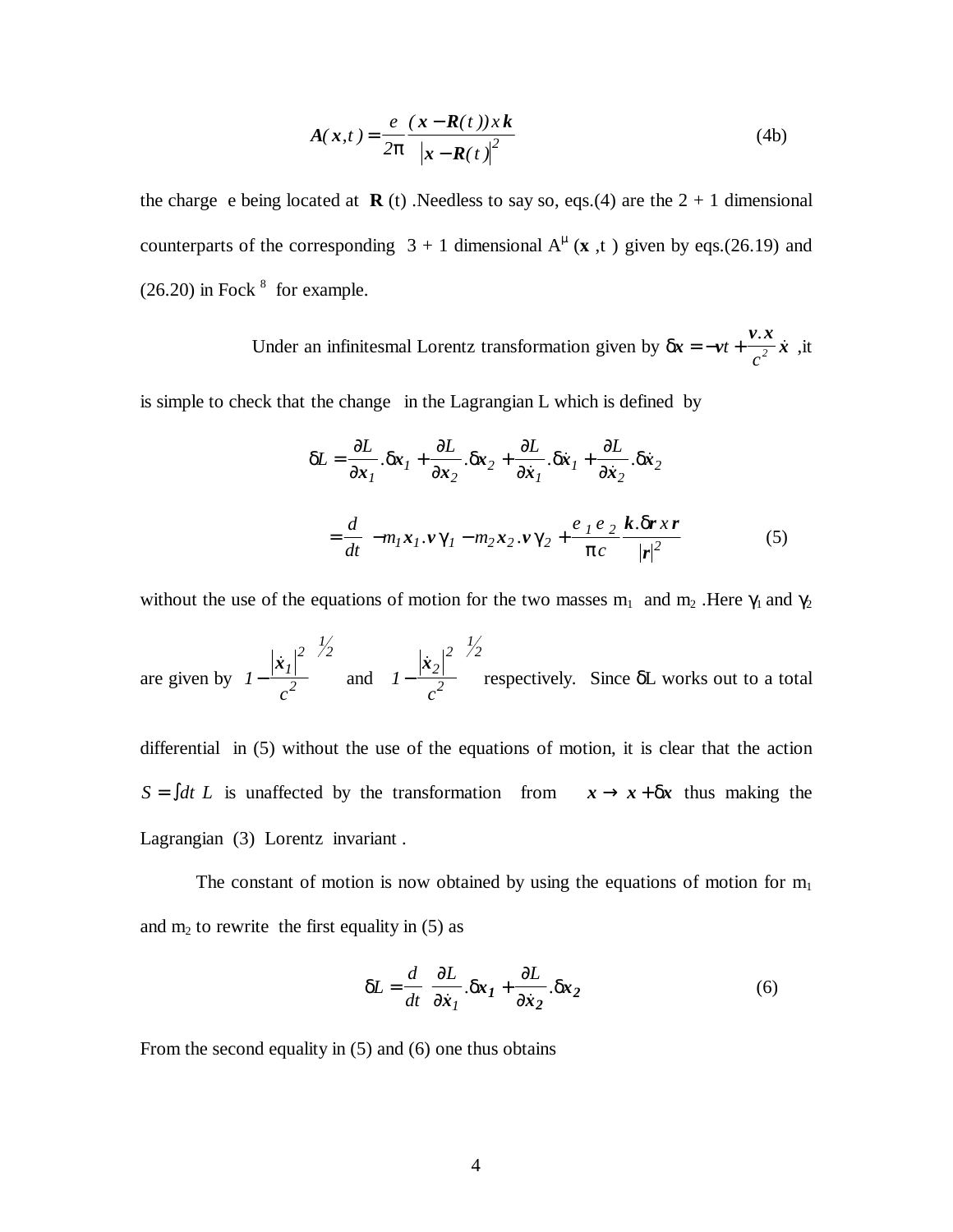$$
\frac{d}{dt}\left(\frac{\partial L}{\partial \dot{x}_1}.\delta x_1 + \frac{\partial L}{\partial \dot{x}_2}.\delta x_2 + m_1 x_1 \cdot \nu \gamma_1 + m_2 x_2 \cdot \nu \gamma_2 - \frac{e_1 e_2}{\pi c} \frac{k.\delta r \cdot xr}{|r|^2}\right) = 0 \tag{7}
$$

 With the canonical momenta defined by *p*  $i = \frac{\partial}{\partial x}$ ∂ ∂ *L i* it is easy to obtain from (3)

 $p_1 = m_1 \dot{x}_1 \gamma_1^{-1} + g$  and  $p_2 = m_2 \dot{x}_2 \gamma_2^{-1} - g$ , where  $\pi c |r|^2 g = e_1 e_2 (r x k)$  and thus rework (7) as  $\frac{d}{dx}(K, v)$ *d dt*  $K \cdot v = 0$  with the constant of motion **K** given by

$$
\mathbf{K} = -t \, \mathbf{P} + m \, \mathbf{I} \, \mathbf{x} \, \mathbf{I} \, \gamma \, \mathbf{I}^{\text{-1}} + m \, \mathbf{I} \, \mathbf{x} \, \mathbf{I} \, \gamma \, \mathbf{I}^{\text{-1}} \tag{8}
$$

the total momentum **P** being defined as  $P = p_1 + p_2$ . Eq. (8) is the counterpart of eq. (20) in Ref. (2);also while the latter is derived from the Darwin Lagrangian  $8$  for the electromagnetic N-body problem and is correct in the  $1/c<sup>2</sup>$  approximation, eq. (8) above is exact. Note that **K** depends explicitly on time except in the centre-of -momentum system which is the Lorentz frame where  $P = 0$ .

For the Lagrangian (3) the Hamiltonian H and the angular momentum vector **L** are given by

$$
H = m_1 c^2 \gamma_1^{-1} + m_2 c^2 \gamma_2^{-1}, \qquad L = x_1 x p_1 + x_2 x p_2 \tag{9a}
$$

and in the  $P = 0$  frame they work out to

$$
H = m_1 c^2 f_1 + m_2 c^2 f_2, \qquad L = r x p = k (r_1 p_2 - r_2 p_1) = k L_z \tag{9b}
$$

with  $p_1$  and  $p_2$  being the x- and y-components of the relative momentum vector **p** 

defined by 
$$
p = \frac{m_2 p_1 - m_1 p_2}{m_1 + m_2}
$$
.

In deriving the Hamiltonian in (9b) we go through the following steps: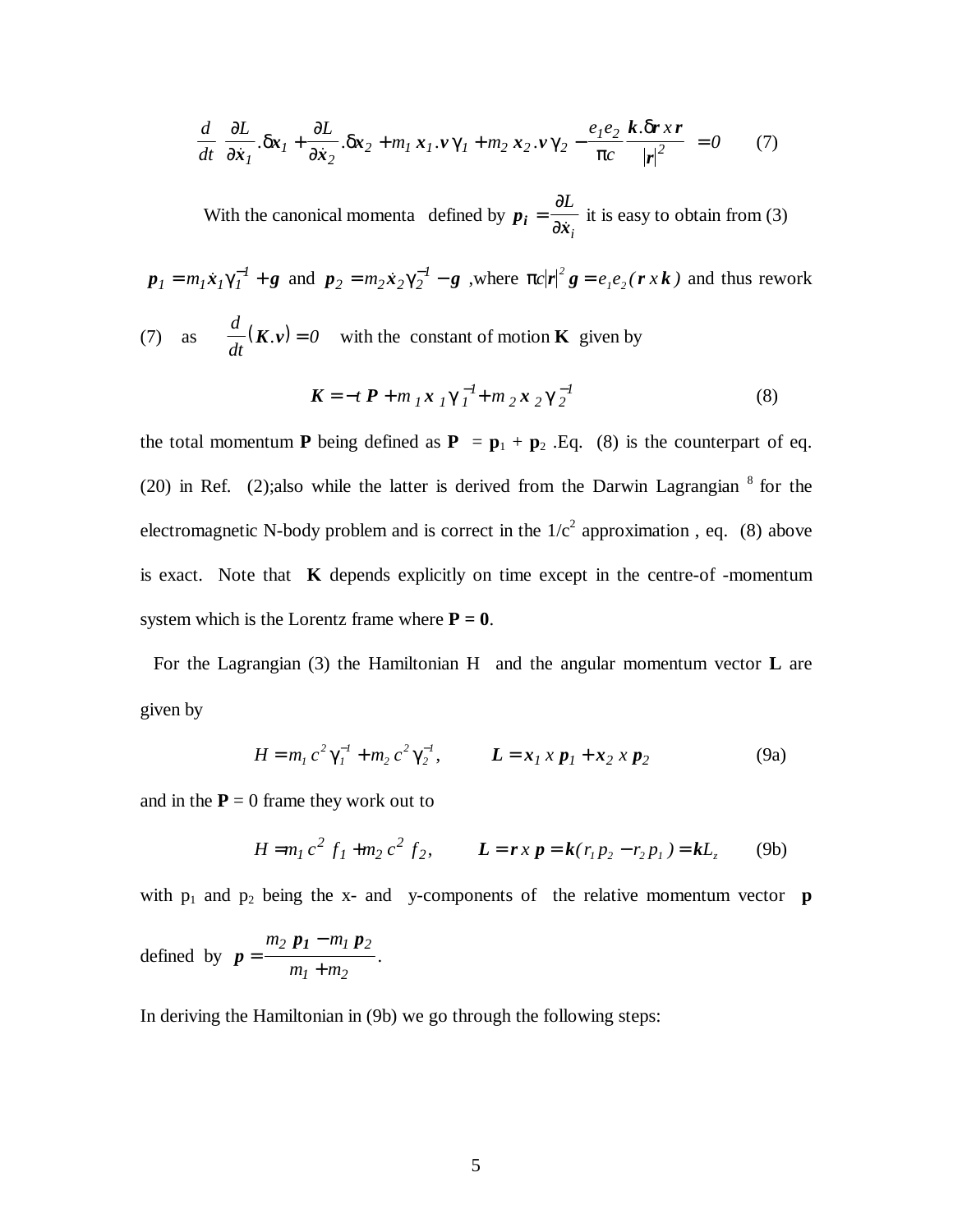i)Since 
$$
m_l \dot{x}_l \gamma_l^{-1} = p_l - g
$$
, therefore  $\gamma_l^{-2} = l + \frac{l}{m_l^2 c^2} |p_l - g|^2$ . One can now express  $\mathbf{p}_1$ 

and  $\mathbf{p}_2$  in terms of  $\mathbf{p}$  and  $\mathbf{P}$  via the relations

$$
p_1 = \frac{m_1}{m_1 + m_2} P + p \quad , \qquad p_2 = \frac{m_2}{m_1 + m_2} P - p \quad . \tag{10}
$$

and find that in the centre - of - momentum system with  $P = 0$ 

$$
\gamma_I^{-1} = \left( I + \frac{|\mathbf{B}|^2}{m_I^2 c^2} \right)^{1/2}
$$
 (11a)

with  $\mathbf{B} = \mathbf{p} - \mathbf{g}$ .

ii)The above calculation can be repeated with  $m_2 \dot{x}_2 \gamma_2^{-1} = p_2 + g$  to obtain in the case when  $P = 0$  the result

$$
\gamma_2^{-1} = \left( I + \frac{|\mathbf{B}|^2}{m_2^2 c^2} \right)^{1/2}
$$
 (11b)

We shall re-label  $\gamma_1^{-1}$  and  $\gamma_2^{-1}$  in eqs.(11) as f<sub>1</sub> and f<sub>2</sub> respectively below. Using these definitions one can now rework  $\bf{K}$  in eq. (8) in the centre-of-momentum system with  $\bf{P}$ **=** 0 as

$$
\mathbf{K} = (m_1 f_1 + m_2 f_2) \mathbf{R} + \mu (f_1 - f_2) \mathbf{r}
$$
 (12)

with the reduced mass  $\mu$  and the centre - of - mass position vector **R** defined by

$$
\mu = \frac{m_1 m_2}{m_1 + m_2} \text{ and } \mathbf{R} = \frac{m_1 \mathbf{x}_1 + m_2 \mathbf{x}_2}{m_1 + m_2}.
$$

As emphasized by Dahl<sup>2</sup> the c. m. vector **R** should now be eliminated from eq. (12) to make **K** a proper dynamical function and as in Ref. 2 we shall do this with the help of the the equation of motion for **R** in the  $P = 0$  limit, namely,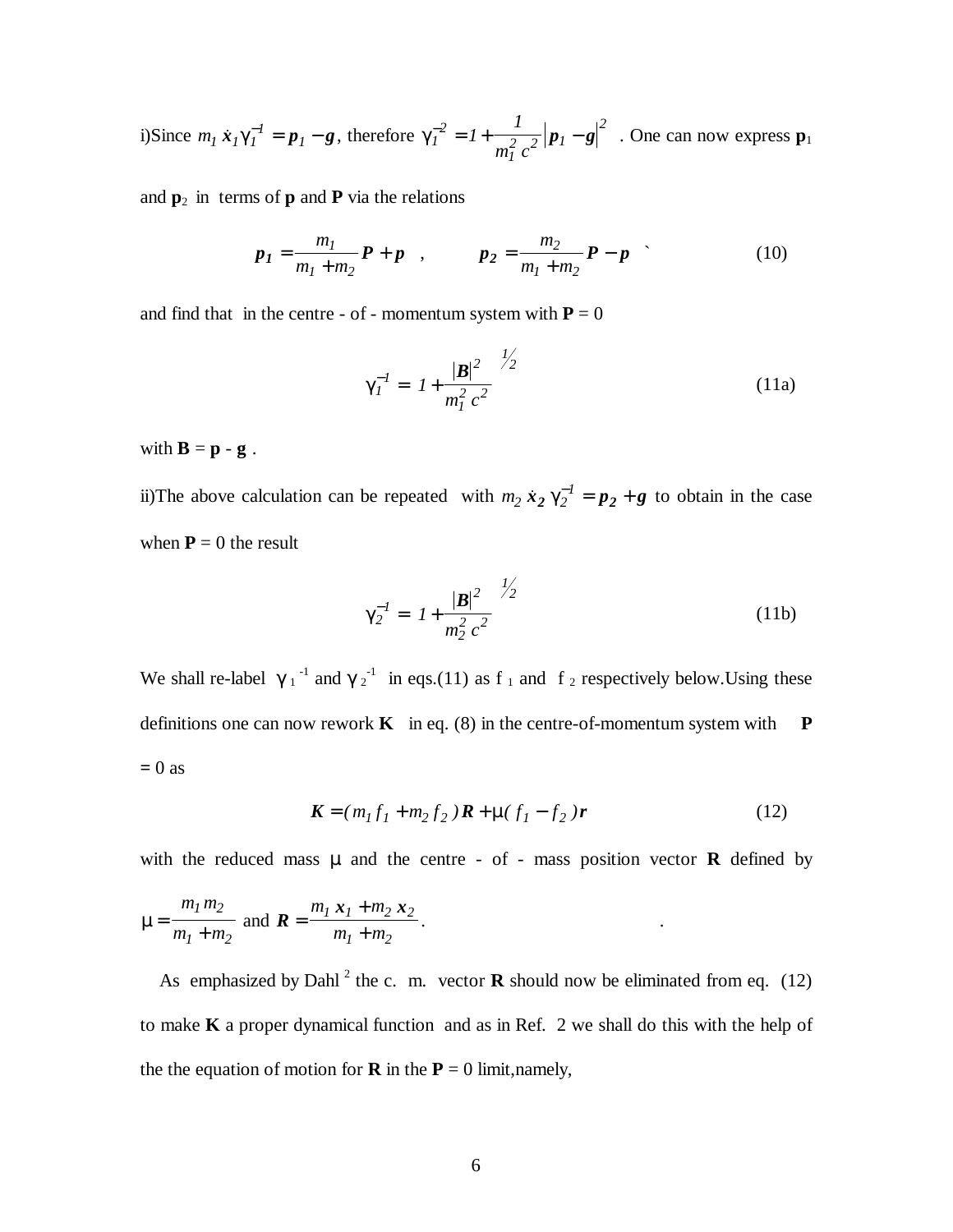$$
\frac{d\mathbf{R}}{dt} = \left(\frac{\partial H}{\partial \mathbf{P}}\right)_{\mathbf{P}=0} = \left(\frac{\mu}{m_2}\frac{\partial H}{\partial \mathbf{p}_1} + \frac{\mu}{m_1}\frac{\partial H}{\partial \mathbf{p}_2}\right)_{p_1 = p, p_2 = -p}
$$
(13)

One should now recast the Hamiltonian H in  $(9a)$  in terms of the canonical momenta  $p_1$ and  $\mathbf{p}_2$  and it is given by

$$
H = m_1 c^2 g_1 + m_2 c^2 g_2, \qquad g_1 = \left( I + \frac{|S_1|^2}{m_1^2 c^2} \right)^{1/2}, g_2 = \left( I + \frac{|S_2|^2}{m_2^2 c^2} \right)^{1/2} \tag{14}
$$

with  $S_1 = p_1 - g$  and  $S_2 = p_2 + g$ . On calculating the partial derivatives required in eq. (13) it is easy to get

$$
\left(m_1 + m_2\right) \frac{d\mathbf{R}}{dt} = \left(\gamma_1 - \gamma_2\right) \mathbf{B} \tag{15}
$$

From the Hamiltonian (9b),the equations of motion are:

$$
\frac{\partial H}{\partial p} = T \, \mathbf{B} = \dot{\mathbf{r}} \tag{16a}
$$

with *T*  $m_l$  *m*  $=\frac{\gamma_1}{\gamma_2}+\frac{\gamma_2}{\gamma_1}$ *1 2 2* ,  $\gamma_1$  and  $\gamma_2$  being defined by eqs.(11). Since **B** = **p** - **g** it is clear that

$$
k x \dot{r} = T(k x p + hr) \tag{16b}
$$

where  $\pi c |\mathbf{r}|^2 h = -e_1 e_2$ . With eq. (16b) the other equation of motion ,namely,

$$
\frac{\partial H}{\partial r} = Th\left(k \times p - r\left(h + 2\frac{r \cdot k \times p}{|r|^2}\right)\right) = -\dot{p}
$$
\n(16c)

yields

$$
\dot{\mathbf{p}} = h \left( \mathbf{k} x \dot{\mathbf{r}} - 2 \frac{\mathbf{r}}{|\mathbf{r}|^2} \mathbf{k} x \dot{\mathbf{r}} . \mathbf{r} \right)
$$
 (17)

Eq. (17) easily leads to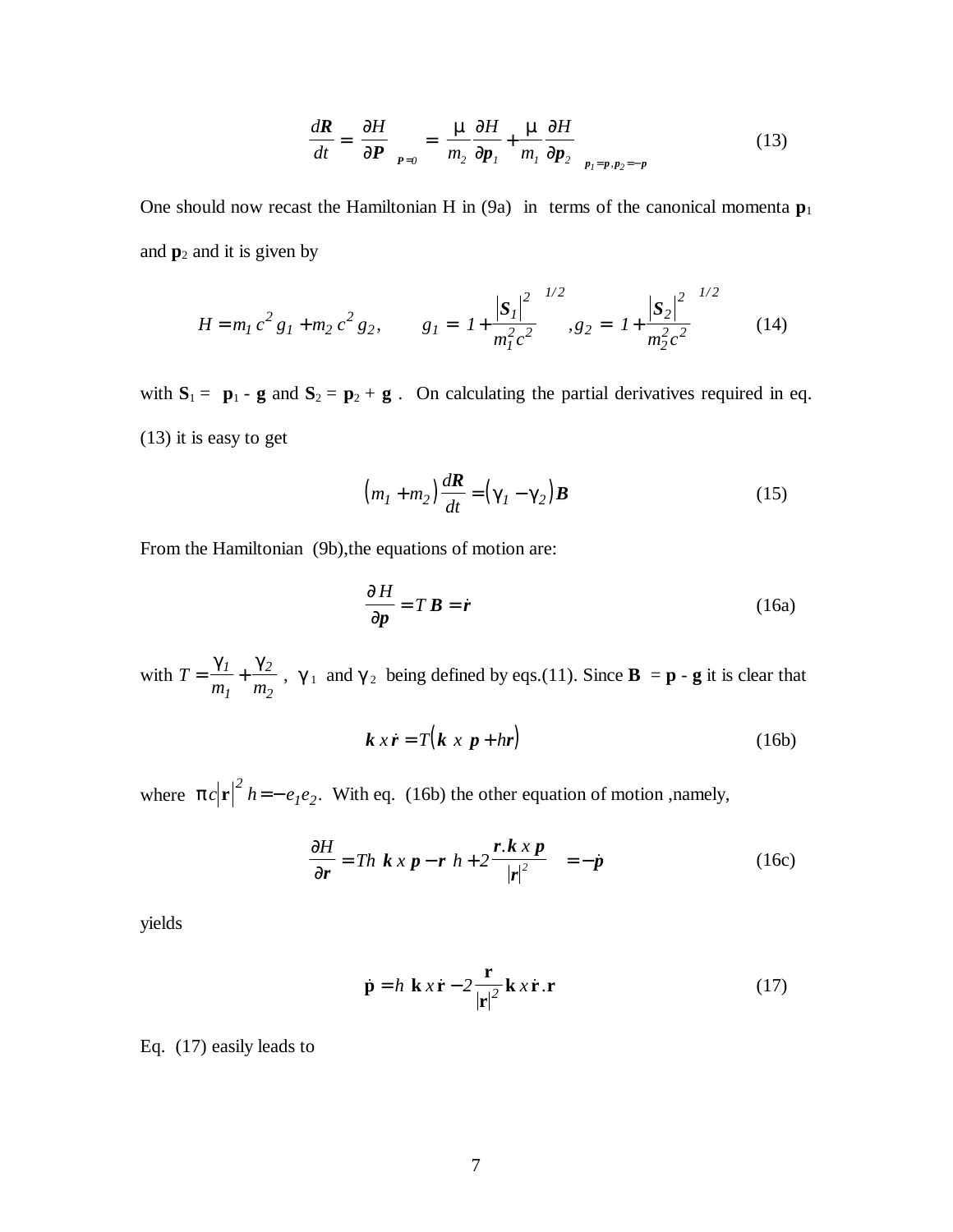$$
\frac{d}{dt}\left(\mathbf{p} + h\mathbf{r}\,x\,\mathbf{k}\right) = \frac{d\mathbf{B}}{dt} = \mathbf{0} \tag{18}
$$

Thus **B** is a constant in time and so are  $f_1$  and  $f_2$  in eqs.(11). Returning to eq. (15) we get

$$
\frac{d}{dt}\left(\boldsymbol{R} + \frac{\gamma_2 - \gamma_1}{m_1 + m_2}\boldsymbol{B}\right) = \boldsymbol{0}
$$
\n(19)

on using eq.  $(18)$ . Thus the c. m. position vector  $\mathbf{R}(t)$  is given by

$$
(m_1 + m_2) \mathbf{R}(t) = \mathbf{B}(\gamma_1 - \gamma_2)t + \mathbf{R}_0
$$
 (20)

where  $\mathbf{R}_0$  is a constant. Eq. (20) is the counterpart of eq. (43) in Ref. 2; however we must emphasize here that eq. (20) above is exact in that it has been derived using the equations of motion given by (16a) and (16c) without recourse to approximation. In contrast, the solution for  $\mathbf{R}(t)$  given by eq. (43) in Dahl's paper <sup>2</sup> has been obtained in the  $1/c^2$  approximation to the equation of motion as given by eq. (39) therein. On using (20) in (12) one obtains the exact form of the vector **K** as

$$
\mathbf{K} = \left(\frac{m_1 - m_2 + m_2 f_2 \gamma_1 - m_1 f_1 \gamma_2}{m_1 + m_2}\right) \mathbf{B} + \mu \left(f_1 - f_2\right) \mathbf{r} + \mathbf{R}_o \frac{m_1 f_1 + m_2 f_2}{m_1 + m_2} \tag{21}
$$

With the Hamiltonian H in (9b),eq.(21) can be reworked as

$$
\mathbf{K} = \frac{H}{(m_1 + m_2)c^2} \mathbf{R}_0 + \frac{m_1 - m_2}{m_1 + m_2} \mathbf{M}
$$
 (22)

with

$$
M = QtB + m_1 m_2 \frac{f_1 - f_2}{m_1 - m_2} r
$$
 (23)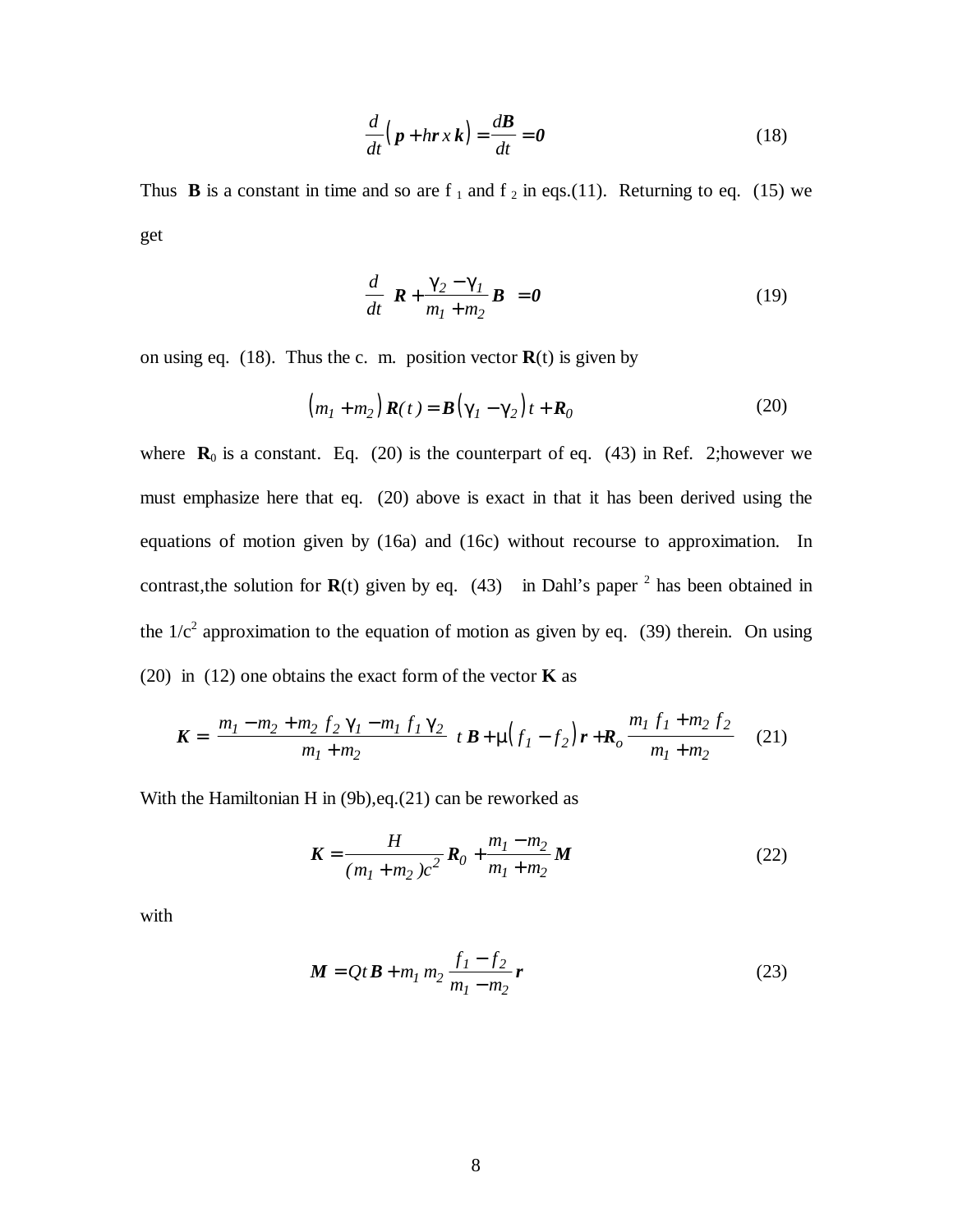and *Q*  $m_2 f_2 \gamma_1 - m_1 f$  $m_l - m$  $= 1 +$ − −  $1 + \frac{m_2 J_2 \gamma_1 - m_1 J_1 \gamma_2}{m_1^2}$  $_1 - m_2$  $\frac{\gamma_1 - m_1 f_1 \gamma_2}{\gamma_1 - m_1 f_1 \gamma_2}$ . For the Chern-Simons Lagrangian given by eq.(3)

above eq.(22) is the counterpart of eq.(46) in Ref.2 ;eq.(23) therefore defines the Runge-Lenz vector **M** of the Lagrangian (3) in the centre-of -momentum system.

It is easy to see that the above derivation in (22) and (23) needs a second look for the equal mass  $m_1 = m_2$  case .Indeed a similar discussion is also in order for the Runge-Lenz vector derived from eq.(45) in Dahl's paper  $^2$ ; note however that the remedy there is quite painless ,namely: begin with unequal masses  $m_1 \neq m_2$  and subsequently derive the correct Lenz vector for the equal mass case,  $m_1 = m_2 = m$ , the result being a simple replacement of the factor  $\mu$  in eq.(46) there by m/2. But a corresponding effort here merits a separate discussion and is therefore relegated to the Appendix at the end of this paper.

With  $M_1$  denoting the x-component of the 2-component vector **M** it is clear that ∂ ∂ *M t*  $Q^I = Q B_I$ ; thus one expects the Poisson bracket  $\{M_I, H\} = -Q B_I$ , since **M** is a constant of motion,with H being given by eq. (9b). It is easy to check this using the following:

$$
\{r_1, f_1\} = \frac{\gamma_I B_I}{m_I^2 c^2}, \{r_1, f_2\} = \frac{\gamma_2 B_I}{m_Z^2 c^2}, \{r_i, p_j\} = \delta_{ij}, \{f_1, f_2\} = 0, \{\mathbf{B}, f_1\} = 0 = \{\mathbf{B}, f_2\}
$$
 (24)

On replacing  $r_1$  by  $r_2$  in the first pair of Poisson brackets in (24) one should also replace  $B_1$  by  $B_2$ .

One can also use eq. (24) to evaluate the Poisson bracket of **M** with  $L_z$  the latter being given in eq. (9b). Using  $\{B_i, L_z\} = -\varepsilon_{ij} B_j$  it is easy to verify that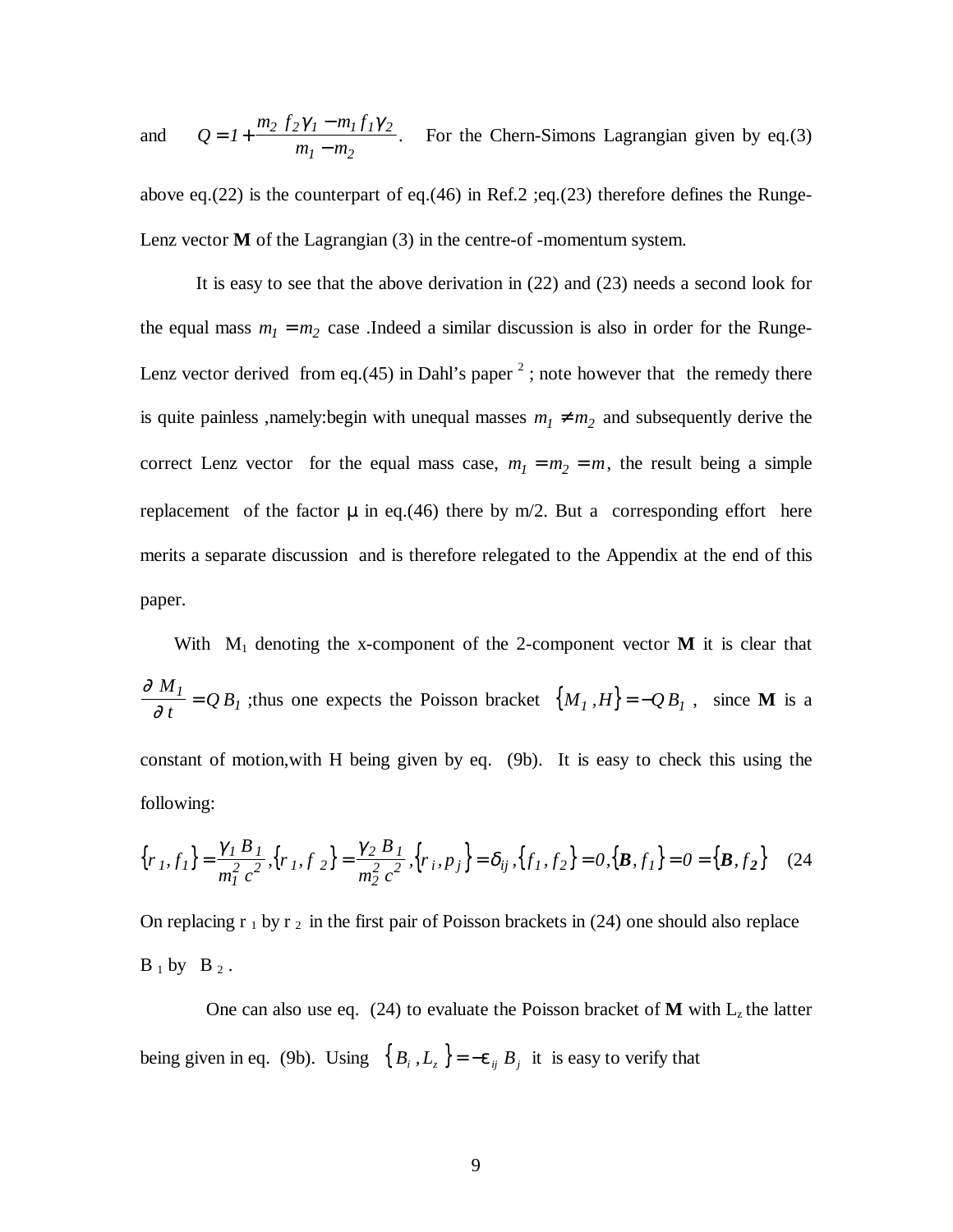$$
\left\{ M_i, L_z \right\} = -\varepsilon_{ij} M_j \tag{25}
$$

with  $\varepsilon_{12} = -\varepsilon_{21} = 1$ . We shall now evaluate the  $\{M_I, M_2\}$  Poisson bracket; by virtue of eq. (24) and the fact that  ${B_1, B_2} = 0$  it is easy to obtain the result

$$
\left\{ M_{1}, M_{2} \right\} = -\frac{\alpha^{2}}{c^{2}} \left( f_{1} - f_{2} \right) \left( \frac{\gamma_{1}}{m_{1}^{2}} - \frac{\gamma_{2}}{m_{2}^{2}} \right) \left( \frac{e_{1} e_{2}}{\pi c} + L_{z} \right)
$$
(26)

with  $(m_1 - m_2) \alpha = m_1 m_2$ . While eq. (25) is expected on account of **M** being a vector, (26) does not match with that given by eq. (2) for the Runge-Lenz vector **K** and is therefore a novel feature of this paper. The fact that the calculation made here is exact and quite unlike the the approximate calculation to order  $1/c<sup>2</sup>$  of the Runge-Lenz vector by Dahl<sup>2</sup> reinforces our confidence in this assertion.

The extra term  $e_1e_2/\pi c$  in eq. (26) is reminiscent of the observation by Witten and Olive  $9,10$  long ago that in supersymmetric theories with solitons the usual supersymmetry algebra is modified to include topological quantum numbers as central charges. Interestingly ,the last factor on the right hand side of eq.(26) can be expressed as

$$
\frac{e_1 e_2}{\pi c} + L_z = \mu \left( \mathbf{r} \mathbf{x} \mathbf{l} \right)_z \quad \text{where we define } \mathbf{l} = \dot{\mathbf{x}}_1 \gamma_1^{-1} - \dot{\mathbf{x}}_2 \gamma_2^{-1} \text{ with } \gamma_1 = \left( I - \frac{\left| \dot{\mathbf{x}}_1 \right|^2}{c^2} \right)^{1/2} \text{ and}
$$

$$
\gamma_2 = \left(1 - \frac{|\dot{x}_2|^2}{c^2}\right)^{1/2}
$$
. Qualitatively, eqs.(25) and (26) are important to this paper because

we have derived them ,besides eq.(24), as Poisson brackets here.This is not the case with the Poisson bracket relations given by eq.(4) in Ref.2; indeed Dahl<sup>2</sup> provides only a qualitative understanding (see eqs.(56) - (58) in Ref.(2)) of the said Poisson bracket and is unable to derive eq.(4) in the  $1/c<sup>2</sup>$  order description in his paper. Needless to say so,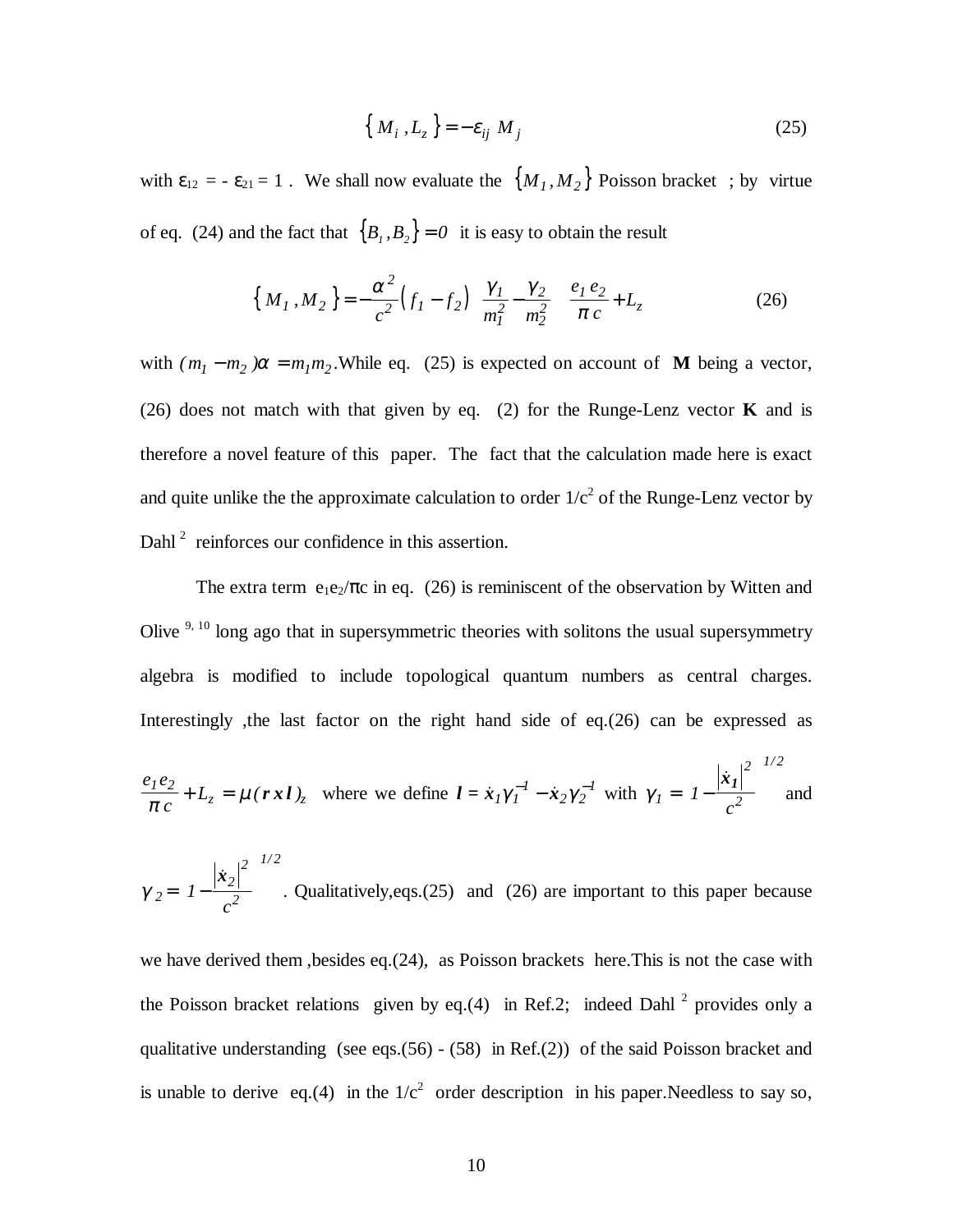eq.(26) is the  $2 + 1$  dimensional counterpart of the  $3 + 1$  dimensional Poisson bracket given by eq.(4) in Ref.(2),namely

$$
\left\{ M_i, M_j \right\} = -\frac{2}{\mu} H \sum_{k=1}^3 \varepsilon_{ijk} L_k \tag{27}
$$

 In conclusion ,two distinguishing features characterise the derivation of the Runge-Lenz vector (23) associated with the Chern-Simons Lagrangian (3) in this paper: a)The calculation here is exact and, (b) as an unexpected bonus the Poisson bracket in (26) contains the product  $e_1e_2$  as a central charge.

Acknowledgements: I thank Suresh Govindarajan for reminding me of Ref. 9 and G. Date of the Institute of Mathematical Sciences,Chennai and P. K. Panigrahi of the School of Physics,University of Hyderabad for clarifying discussions. I also thank an anonymous referee for several suggestions to improve the presentation of the paper.

## **Appendix**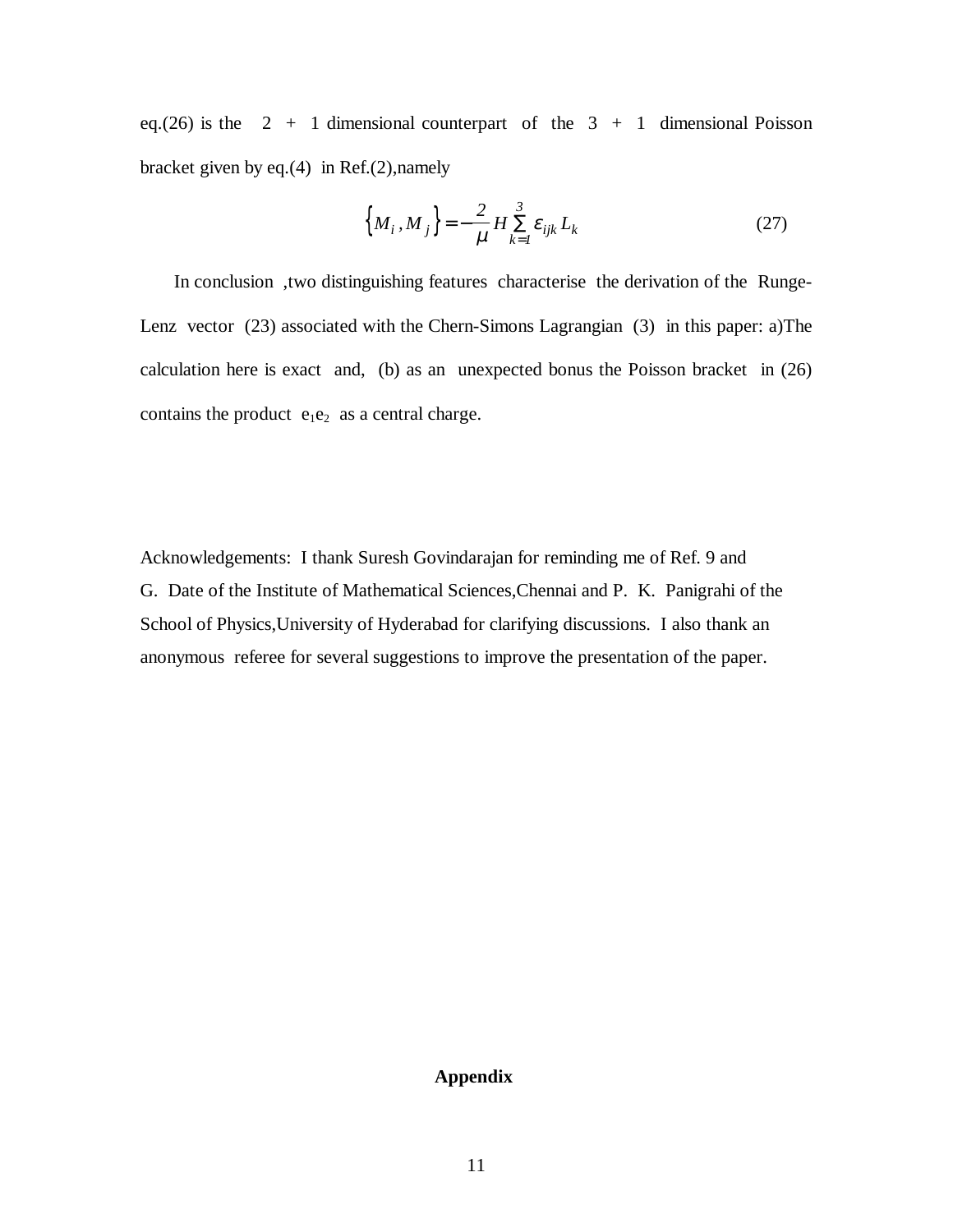When the masses  $m_1$  and  $m_2$  in the Lagrangian (3) are equal the Runge-Lenz vector **M** is worked out initially by assuming that  $m_1 \neq m_2$ ; taking the limit of eq.(22) when  $m_2 \rightarrow m_1$  then yields the desired form of **M** as explained below. Let us assume here that  $m_1 = m_2 + \varepsilon$  where  $\varepsilon > 0$ . For the second term in eq.(23) of the text one thus has

$$
\lim_{\varepsilon \to 0} \frac{1}{\varepsilon} (f_1 - f_2) = \lim_{\varepsilon \to 0} \left\{ \left( 1 + \frac{|\mathbf{B}|^2}{c^2 (m_2 + \varepsilon)^2} \right)^{1/2} - \left( 1 + \frac{|\mathbf{B}|^2}{c^2 m_2^2} \right)^{1/2} \right\}
$$
(A1)

$$
=-\frac{|\mathbf{B}|^2}{c^2 m_2^3} \gamma_2
$$
 (A2)

by a Maclaurin expansion of the first term to order  $\varepsilon$ . Here  $\gamma_2$  and  $\gamma_1$  (below) are given by eqs.(11) of the text. A similar effort on the first term in eq.(23) yields

$$
\lim_{\varepsilon \to 0} \left( I - \frac{m_1 f_1 \gamma_2 - m_2 f_2 \gamma_1}{\varepsilon} \right) = 2 \gamma_2 \frac{|\mathbf{B}|^2}{m_2^2 c^2}
$$
 (A3)

Thus when m  $_1 = m_2 = m$ , we have instead of eq.(23) the Runge-Lenz vector

$$
\mathbf{M} = \frac{|\mathbf{B}|^2 \gamma}{mc^2} \left(\frac{2t}{m} \mathbf{B} - \mathbf{r}\right) = \gamma (1 - f^2) (mr - 2t \mathbf{B})
$$
\n(A4)

with f  $\gamma = 1$  and  $\gamma = |I +$ ſ l I  $\overline{\phantom{a}}$  $\overline{1}$  − *1 2 2 2*  $|B|^2$   $\bigcap^{-1/2}$  $m<sup>2</sup>$  *c /* .With the Poisson brackets given by eqs.(24) in the

text it is now easy to arrive at the relations  $\{M_i, L_z\} = -\varepsilon_{ij} M_j$  and

$$
\left\{M_{1}, M_{2}\right\} = -\frac{1}{c^{2}}\gamma^{4}(f^{4} - I)\left(\frac{e_{1}e_{2}}{\pi c} + L_{z}\right)
$$
 (A5)

Eq.(A5) is the equal mass counterpart of eq.(26) of the text for unequal masses..

## **References**